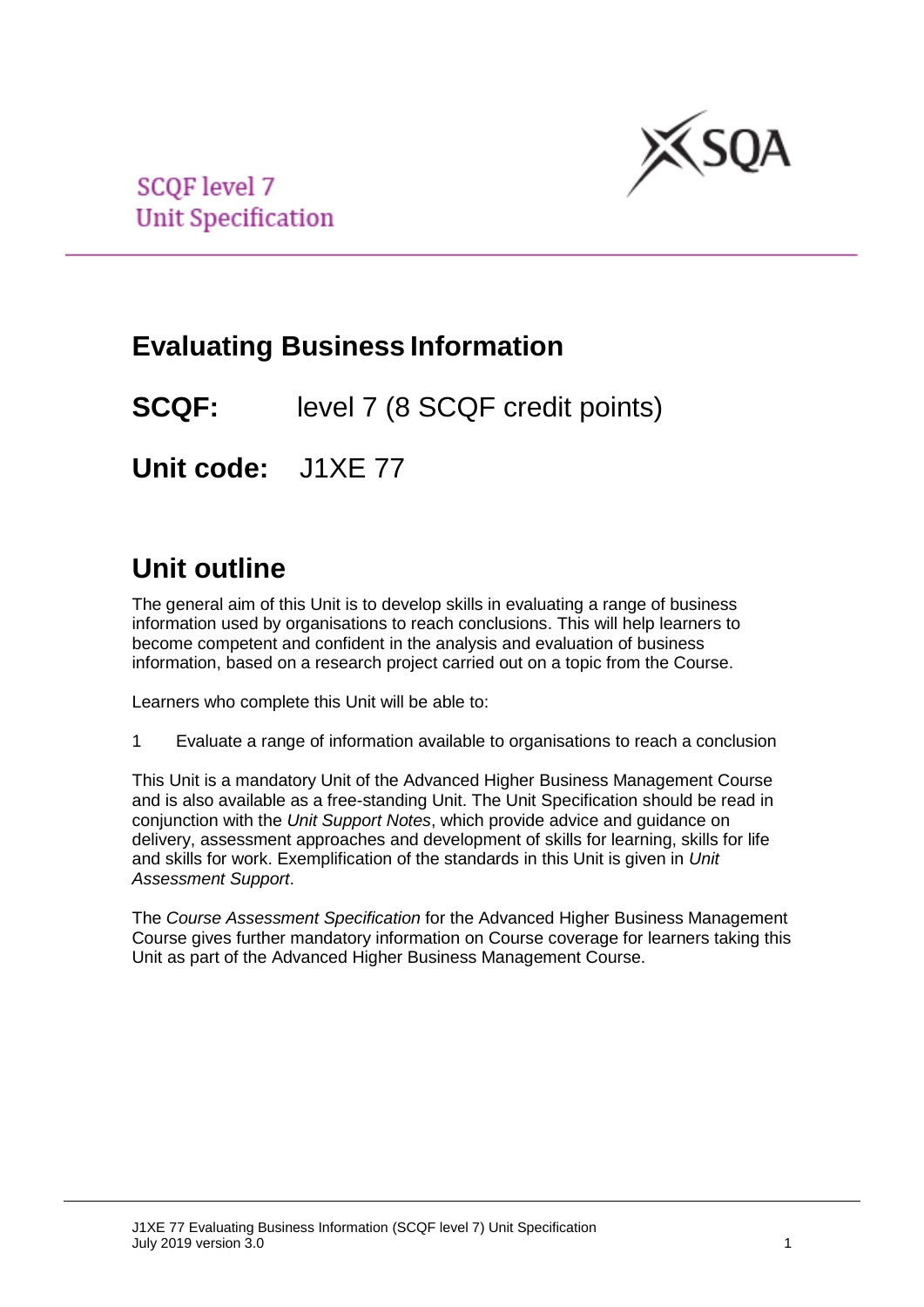## **Recommended entry**

Entry to this Unit is at the discretion of the centre. However, learners would normally be expected to have attained the skills, knowledge and understanding required by one or more of the following or equivalent qualifications and/or experience:

Higher Business Management Course or relevant component Units

### **Equality and inclusion**

This Unit Specification has been designed to ensure that there are no unnecessary barriers to learning or assessment. The individual needs of learners should be taken into account when planning learning experiences, selecting assessment methods or considering alternative evidence. For further information, please refer to the *Unit Support Notes.*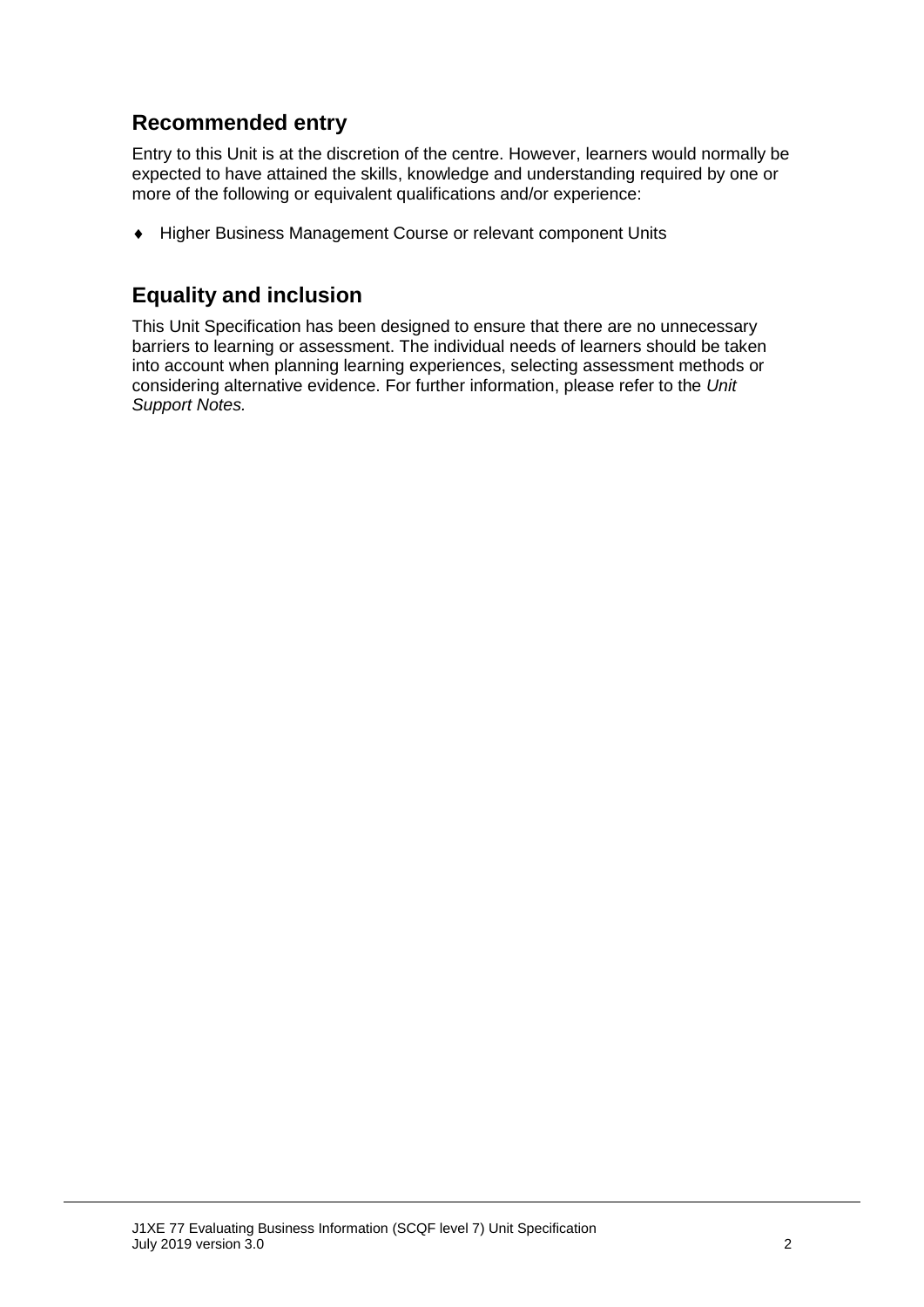# **Standards**

## **Outcomes and assessment standards**

### **Outcome 1**

The learner will:

- **1 Evaluate a range of information available to organisations to reach a conclusion by:**
- 1.1 Evaluating business information using appropriate analytical techniques
- 1.2 Evaluating financial information and its use by organisations
- 1.3 Justifying a conclusion reached based on the evaluation of information

## **Evidence requirements for the Unit**

Assessors should use their professional judgement, subject knowledge and experience, and understanding of their learners, to determine the most appropriate ways to generate evidence and the conditions and contexts in which they are used.

Evidence can be drawn from a variety of sources and presented in a variety of formats including short or extended written responses and/or recorded oral evidence.

Evidence may be presented for individual Outcomes or it may be gathered for the Unit as a whole through combining assessment in one single activity. If the latter approach is used, it must be clear how the evidence covers each Outcome.

Exemplification of assessment is provided in *Unit Assessment Support*. Advice and guidance on possible approaches to assessment is provided in the *Unit Support Notes.*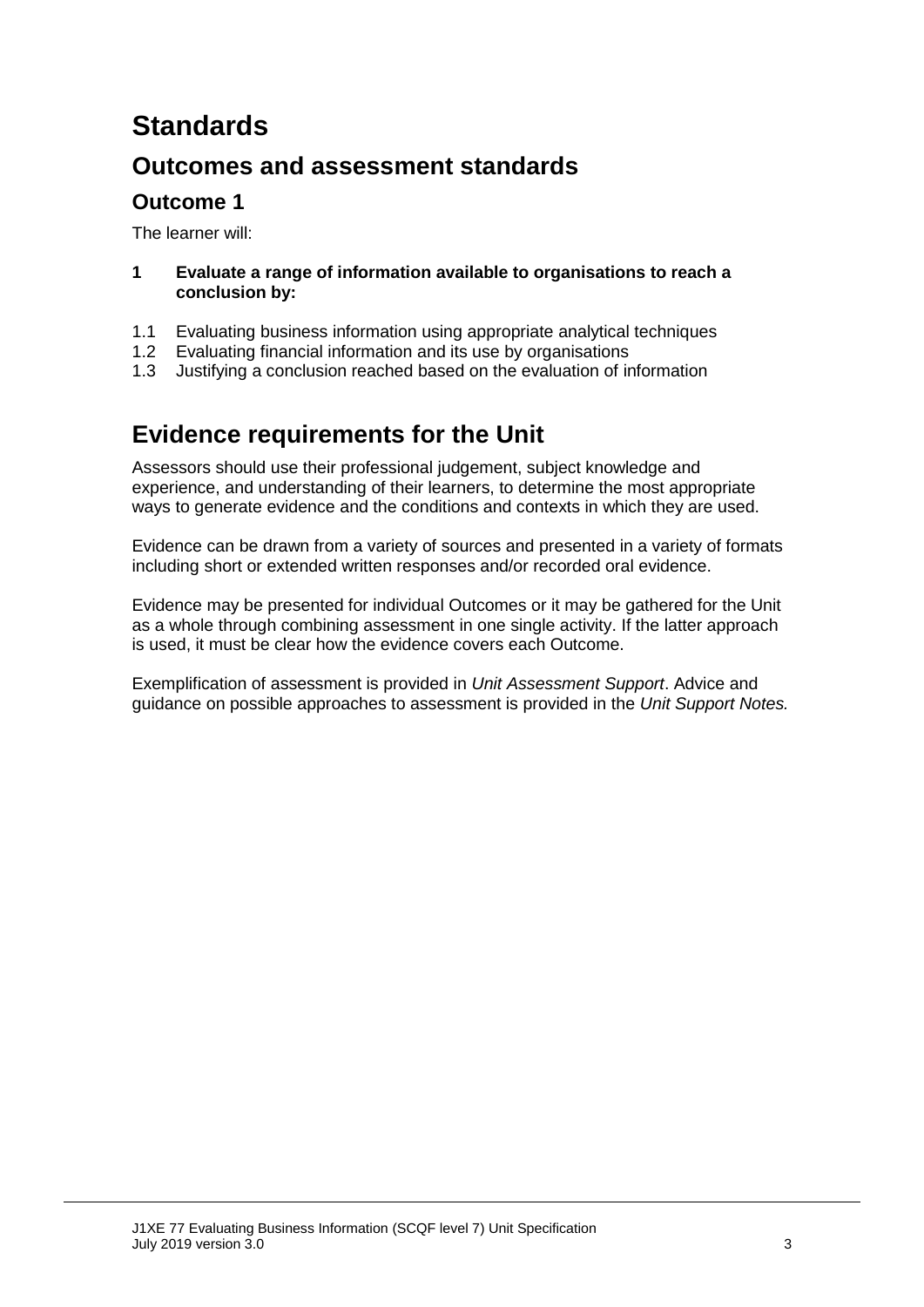## **Development of skills for learning, skills for life and skills for work**

It is expected that learners will develop broad, generic skills through this Unit. The skills that learners will be expected to improve on and develop through the Unit are based on SQA's *Skills Framework: Skills for Learning, Skills for Life and Skills for Work* and drawn from the main skills areas listed below. These must be built into the Unit where there are appropriate opportunities.

#### **1 Literacy**

1.2 Writing

### **2 Numeracy**

2.3 Information handling

#### **4 Employability, enterprise and citizenship**

- 4.1 Employability
- 4.4 Enterprise

#### **5 Thinking skills**

- 5.3 Applying
- 5.4 Analysing and evaluating

Amplification of these is given in SQA's *Skills Framework: Skills for Learning, Skills for Life and Skills for Work.* The level of these skills should be at the same SCQF level as the Unit and be consistent with the SCQF level descriptor. Further information on building in skills for learning, skills for life and skills for work is given in the *Unit Support Notes.*